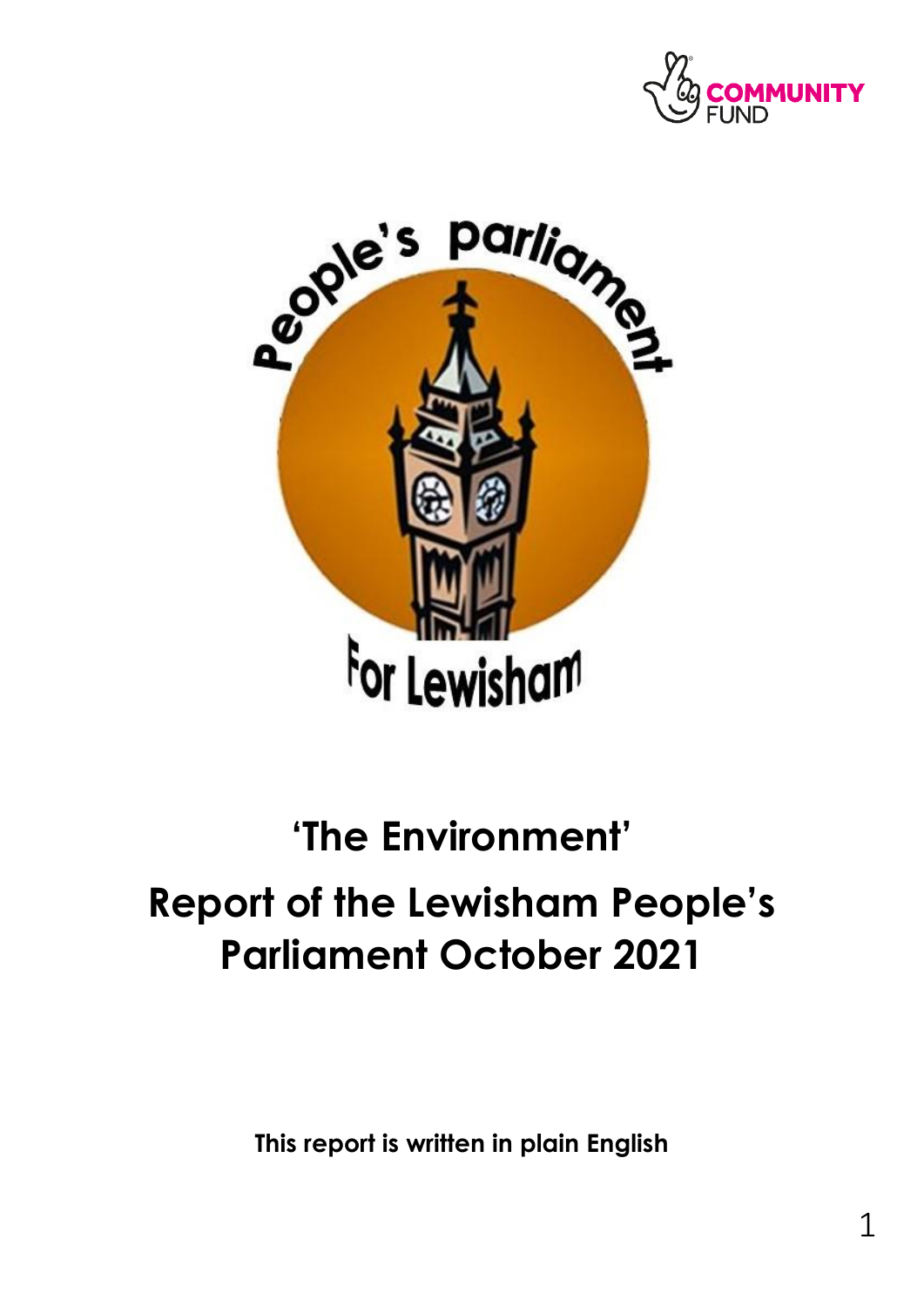# **The Lewisham People's Parliament**

The People's Parliament is here to represent the views of people with learning disabilities who live in Lewisham. It is a project run by Lewisham Speaking Up and it is funded by the Big Lottery Community Fund.

There are six Lewisham People's Parliament reps who are elected by other people with learning disabilities. They are paid the London Living Wage for their work with Lewisham Speaking Up.

# **Background to this report on The Environment**

The Environment has been a subject that the Lewisham People's Parliament has been thinking about for quite a while now. We arranged this People's Parliament to link with the COP26 climate talks in Glasgow 2021.

The People's Parliament reps decided that it would be a good subject to talk about. They thought that we should concentrate on 4 main areas. These were:

- Climate change and global warming
- Green spaces and looking after nature
- Pollution and air quality
- Plastic waste and recycling

The People's Parliament was still happening online because of Covid. We chose to try a new way of holding the Parliament and this time we did it in 4 separate zoom meetings and 1 small faceto-face meeting.

All of the meetings happened in October 2021.

**33** different people with learning disabilities joined the meetings at various times during the month.

Unfortunately, due to Covid 19 and other pressures, this report was not completed until January 2022.

Below is a summary of what people said about each subject: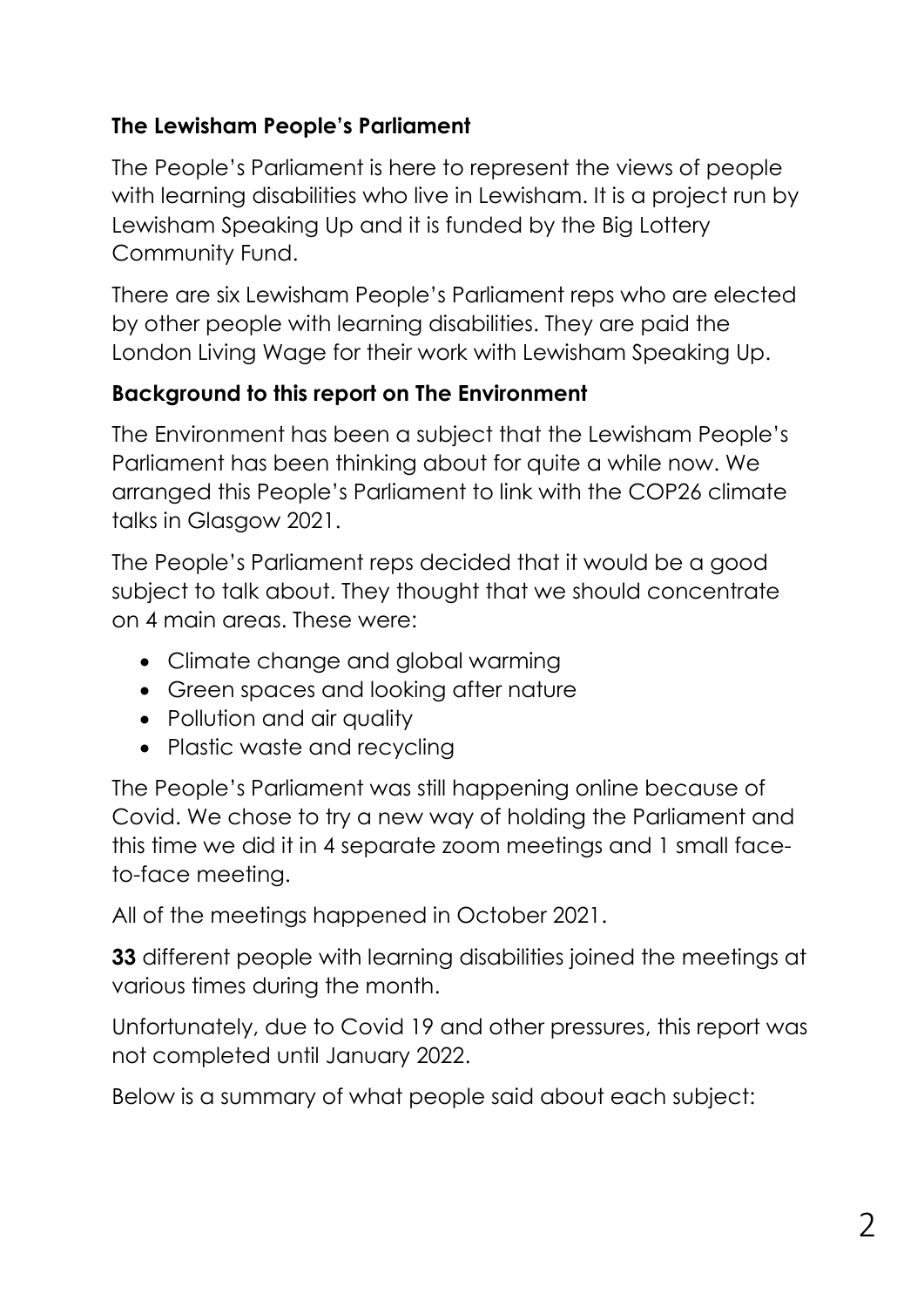#### **Subject 1. Climate Change and Global Warming**

The session started with a reminder about why we were talking about global warming. This is because of the COP 26 summit that will happen in Glasgow starting on October 31st.



#### **Zoom meeting talking about climate change**

We watched some short films about climate change and talked about what it means. We asked people what they thought climate change means. This is what they said:

- Where you have really hot summers
- Holes in the ozone layer and it's getting warmer
- I've been watching programmes where in Alaska there has been hardly no snow at all
- When the weather is changing, with odd seasons where it's not right
- Look at all the fires and drought. Different areas have got different things going on
- The planet will get really hot, then in the end, there won't be anything left on the planet
- There is more risk of flash flooding
- It's a very complex situation and it's hard to explain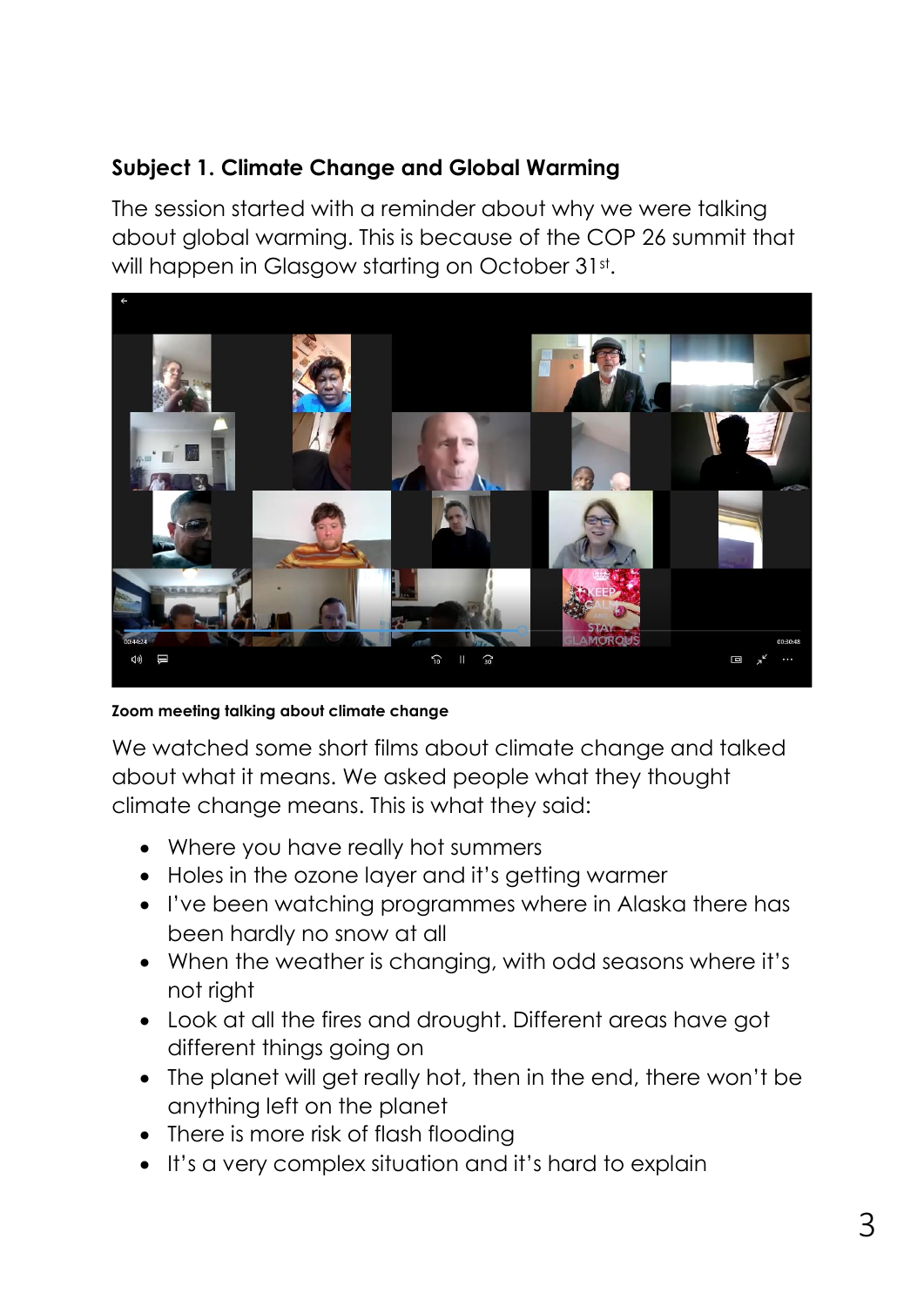When we were talking we found that climate change was a difficult idea for some people with learning disabilities to understand.

One helpful way of thinking about it is when a person has a high temperature that makes them feel ill. We said that climate change was like the whole planet Earth having a high temperature or a fever. This helped some people understand why a change of a few degrees over a long time makes a difference to the environment.

People said they would like more simple ways to understand environmental issues.

# **What we say about climate change**

We asked people with learning disabilities what they had to say on the subject of climate change. This is what they said:

- You have got to think about the next generation, the people who are younger than us. What are they going to face?
- If you don't do anything now, it will too late to do anything about it.
- If we didn't do anything now, then we will be in trouble.
- We have got to save the world's resources for future generations. I think it's important that we take action now before it's too late.
- I'm trying to switch to things I can re-use and wash, like cups and water bottles.

# **What we want to happen about climate change**

We asked people with learning disabilities what they thought could be done about climate change. This is what they said should happen:

- Recycle, take public transport and everyone do your little bit, because that does help.
- We need to act now before it's too late.
- The world leaders need to do what's right with the environment and climate change.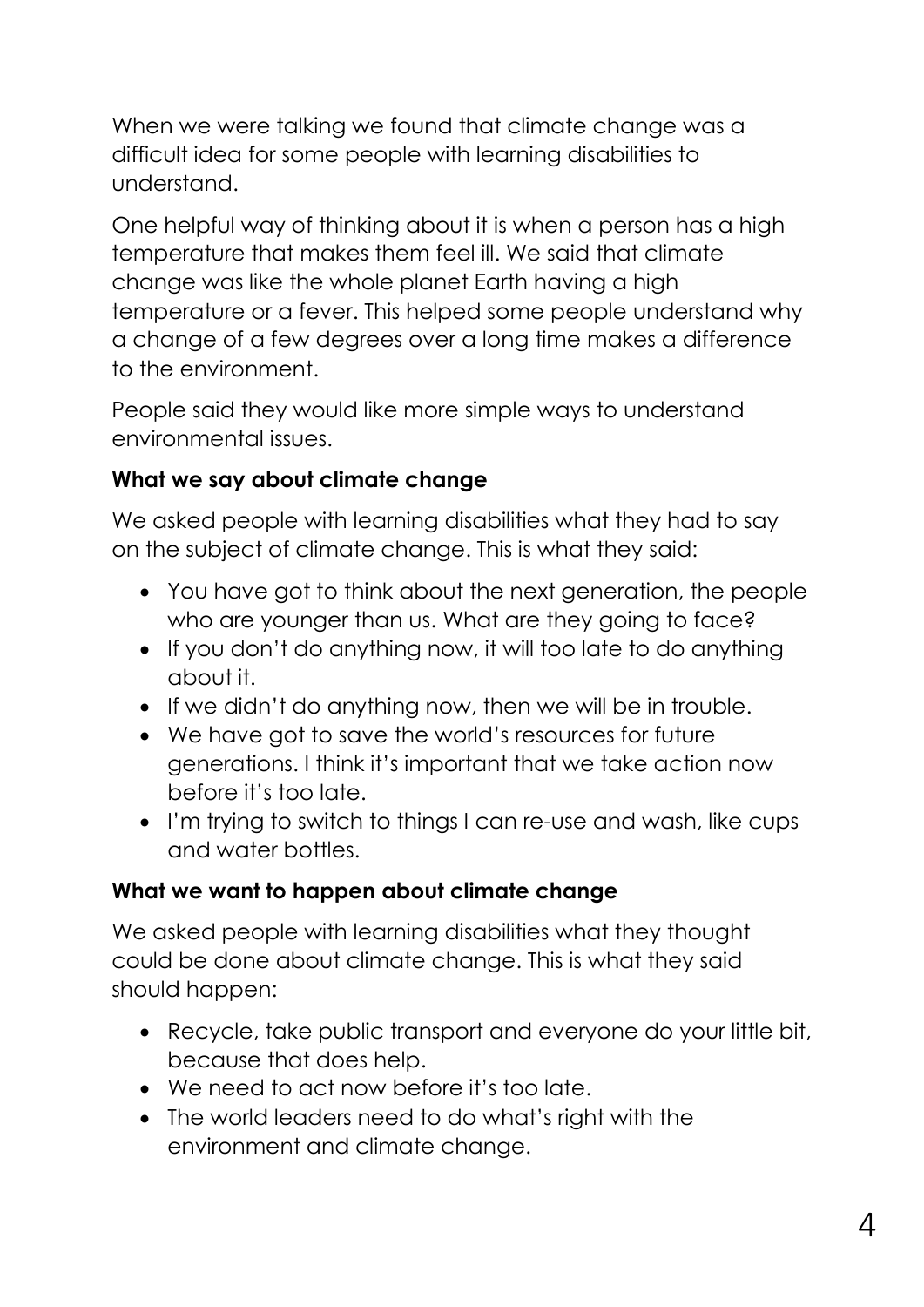- Boris Johnson is leaving it too late, he needs to act now rather than later.
- They should encourage people to recycle more and make them aware of the benefits to the environment.
- They should do something about climate change.
- They need to sort out our world, because our world is going down the pan.
- We need more electric cars and more recycling.
- We need to start using more renewable energy.

#### **Subject 2. Green spaces and looking after nature**

For this session, we were joined by Tara Watson who works for the RSPB as a warden in Norfolk. Tara is especially interested in making green spaces more accessible to disabled people.



**Tara telling the group about her work with the RSPB**

We started the session with Tara asking everyone what came into their mind when they thought about a green space. Some people talked about wildlife and plants, whilst others talked about ideas like freedom and relaxation.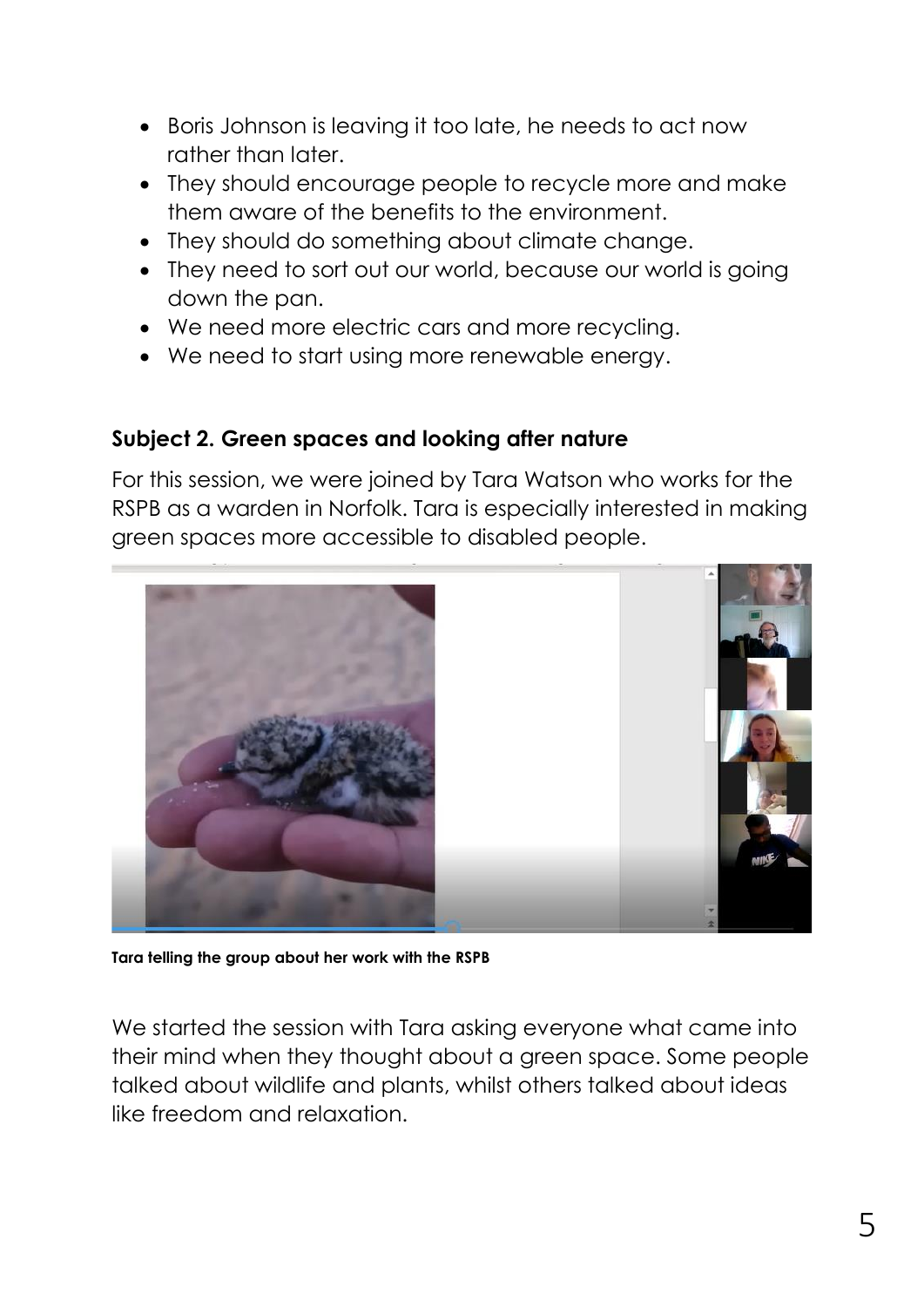Tara asked people what would make it easier for them to get more access to green spaces. There was a good discussion on how to make things easier for disabled people.

### **What we say about green spaces**

We asked people with learning disabilities what they had to say on the subject of green spaces. This is what they said:

- Some people in the group preferred to go to spaces very close to home and others want to travel further.
- Several people wanted to travel further, but found that difficult. The difficulties mentioned were around cost and finding or getting to the green space.
- Walking to a green space can be the best way to travel if it's close enough.
- Moving around a green space can be difficult when paths aren't wide enough, especially for wheelchair users.
- We need to look after the animals.
- We need to make sure wildlife doesn't come to any harm.
- There should be more access for disabled people.
- The way they design it, they try to accommodate people, but it's not enough. For example, if there is just one disabled toilet, it doesn't make life easy for people.
- I can't read maps easily, it's too hard for me.

#### **What we want to change about green spaces**

We asked people with learning disabilities what they thought should happen to make green spaces more accessible. This is what they said:

- There should be wider paths and more accessible toilets.
- There should be clearer signs and directions to green spaces.
- There should be visual maps to help you get around.
- It can be too expensive to get to green spaces.
- There should be discounted or free travel to green spaces. You can't use your freedom pass outside of London.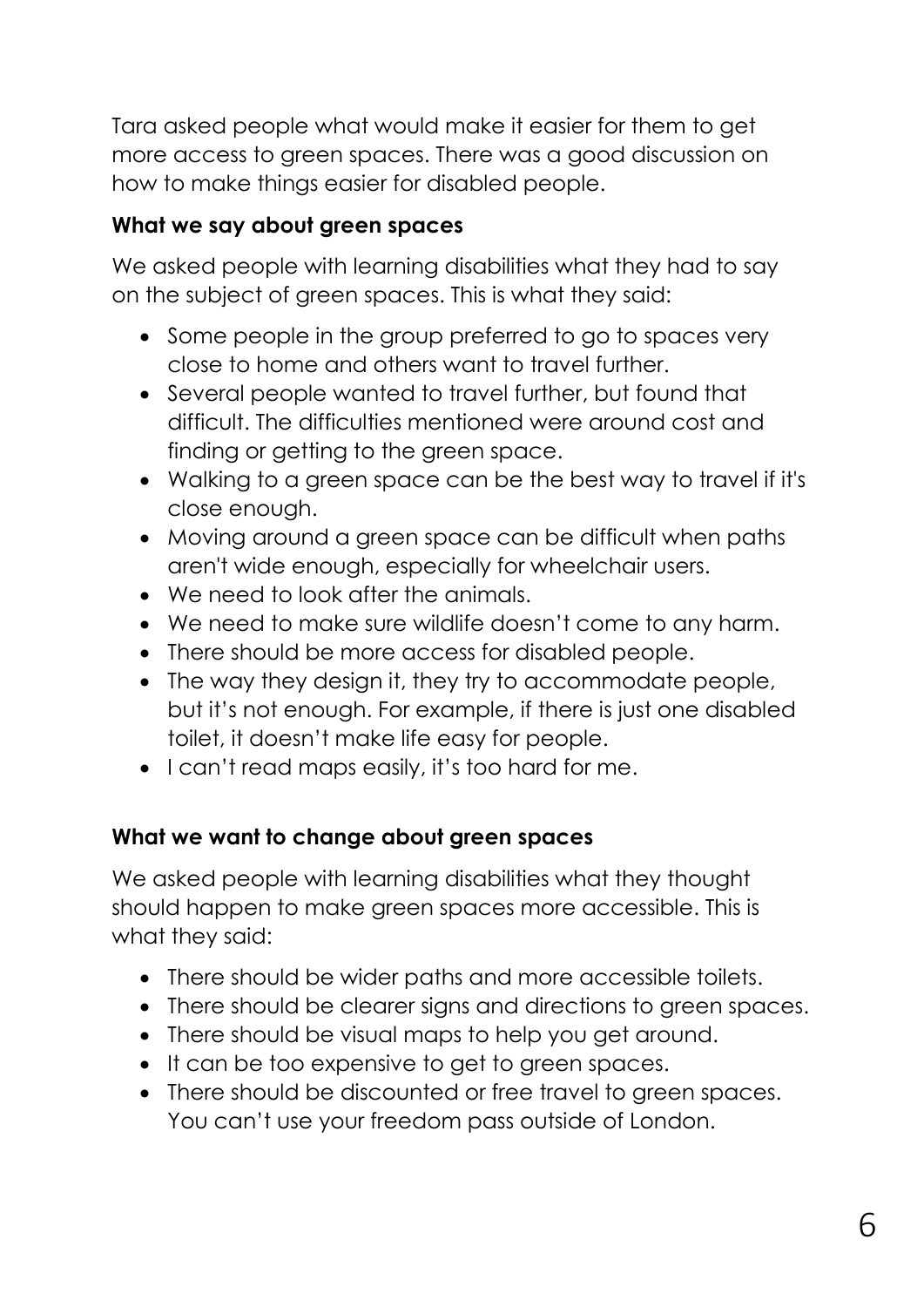It would be good to have support to learn how to get to green spaces or test out the journey before you go by yourself.

## **Subject 3. Air Pollution**

For our third session on air pollution, Lewisham Councillor Samantha Latouche joined us. Samantha is the Air Quality Champion for Lewisham.

To start with, we watched a short clip about air quality from the Earthshot Prize TV show. This said that 90% of people in the world breathe unclean air every day.

We then watched a BBC News clip about a young girl called Ella, who lived in Lewisham. Sadly, she died aged 9 and it was the first time in the UK that air pollution was given as a cause of a person's death.



**A Clip of the BBC News film about air pollution in Catford**

Councillor Samantha Latouche told us about some of things that Lewisham Council has done to improve air quality. She said that there has been some progress, but that there is still a lot to do.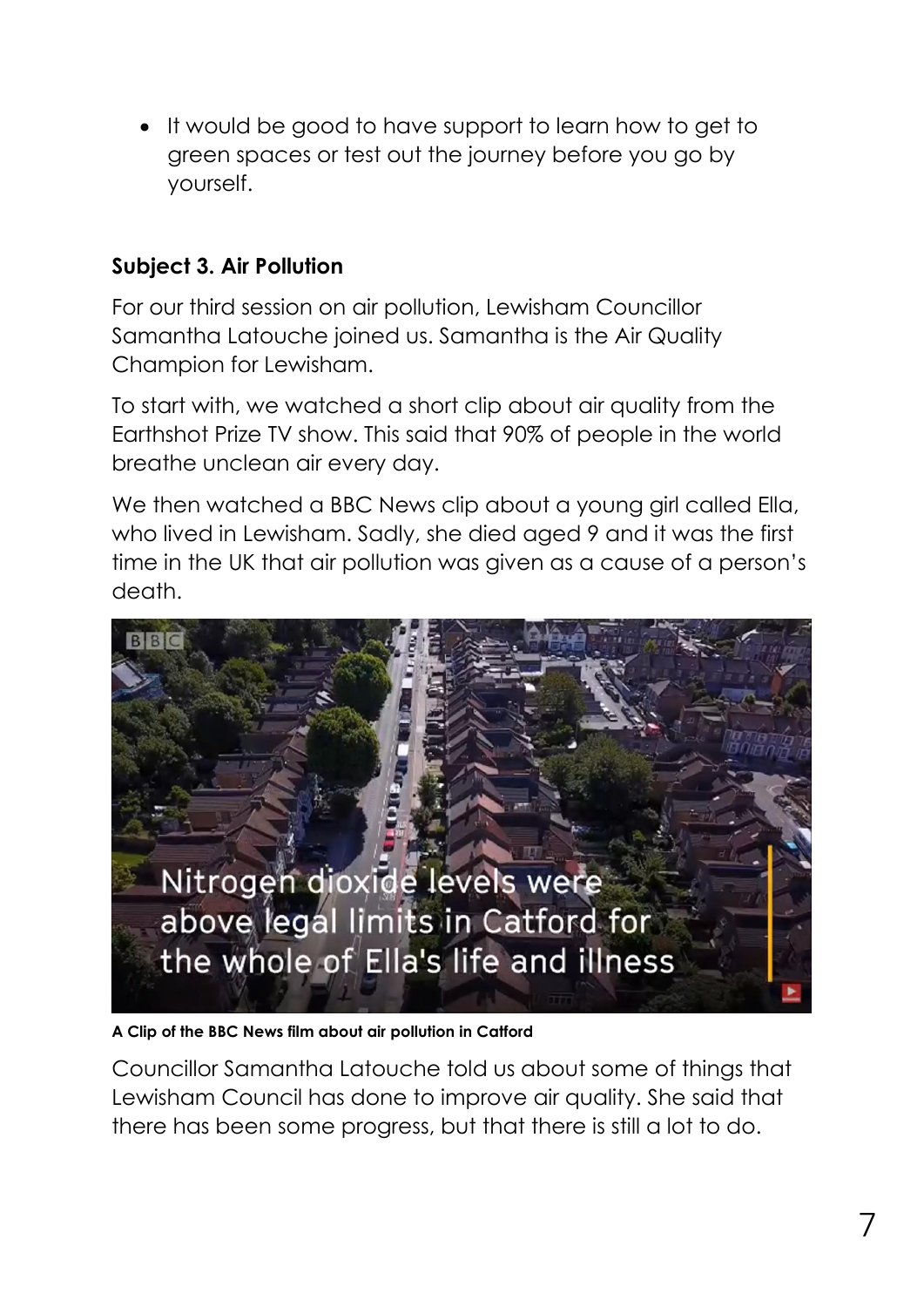Samantha said that Lewisham was one of the first 5 London boroughs to say there was a 'climate emergency' happening.

This means they think that urgent action is needed to improve the environment. This includes improving air quality.

Samantha said that the Council were doing these things:

- Being part of the new London Ultra Low Emission Zone (ULEZ)
- Introducing clean bus routes
- Having 'school streets' where roads near schools are closed off to traffic
- Encouraging more cycling
- Putting in more electric car charging points
- Planting more trees
- Regularly checking the quality of the air in Lewisham
- Making a Lewisham air quality app that can check air quality. You can also plan walking routes with less air pollution
- Giving fines to drivers who park with their engines running

The group discussed air pollution with Councillor Latouche and asked some questions. People made some good points and said some of the things that they think need to happen.

#### **What we say about air pollution**

We asked people with learning disabilities what they had to say on the subject of air pollution. This is what they said:

- There are some big main roads that go through Lewisham that makes things worse.
- The air pollution is bad in Catford.
- Some people still need to use cars to get about if they are disabled. Public transport is not accessible for everyone.
- With air pollution we have to act now before it's too late.
- Why can't we have fresh air? We haven't got clean air, we've got dirty air.
- I have seen vehicles with black smoke coming out of the exhaust and you're wondering where that's going.
- There aren't enough places to charge electric cars.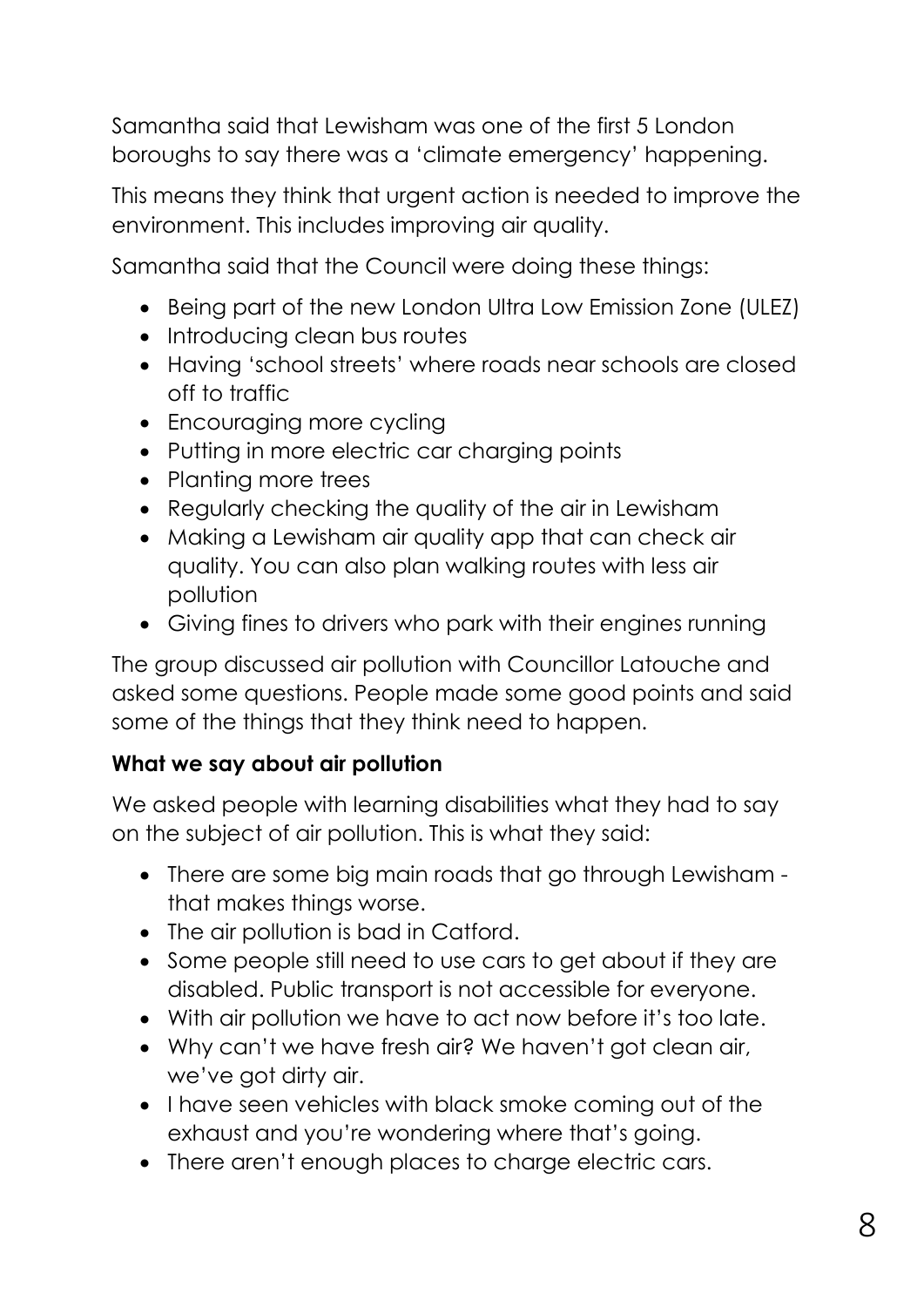- What happens if you can't park outside your house to charge an electric car? How do you charge an electric car if you live in a flat?
- Some places don't have good bus routes.
- We need to stop air pollution for people who have asthma.

#### **What we want to change about air pollution**

We asked people with learning disabilities what they thought should happen to make air quality better. This is what they said:

- The government has to come into this and intervene.
- We need to have more electric vehicles and cut down on greenhouse gases.
- We need to have more electric car charging points.
- Some people do need a car, but electric cars are too expensive for people to afford.
- The Government needs to improve more transport links.
- We need greener aeroplanes.
- You can't have people charging electric cars with cables all over the pavements. It's dangerous for disabled people.

#### **Subject 4. Plastic Waste**

Our final subject was plastic waste and recycling. We talked about some news stories showing plastic waste in the seas or being burnt.

We also talked about the 'Three Rs' which are

- Reduce
- Re-use
- Recycle

People had a good understanding of recycling, but found it hard to imagine a world without plastic. Some felt that it would be hard to get rid of plastic. Some talked about how they re-use plastic like shopping bags or drinks bottles.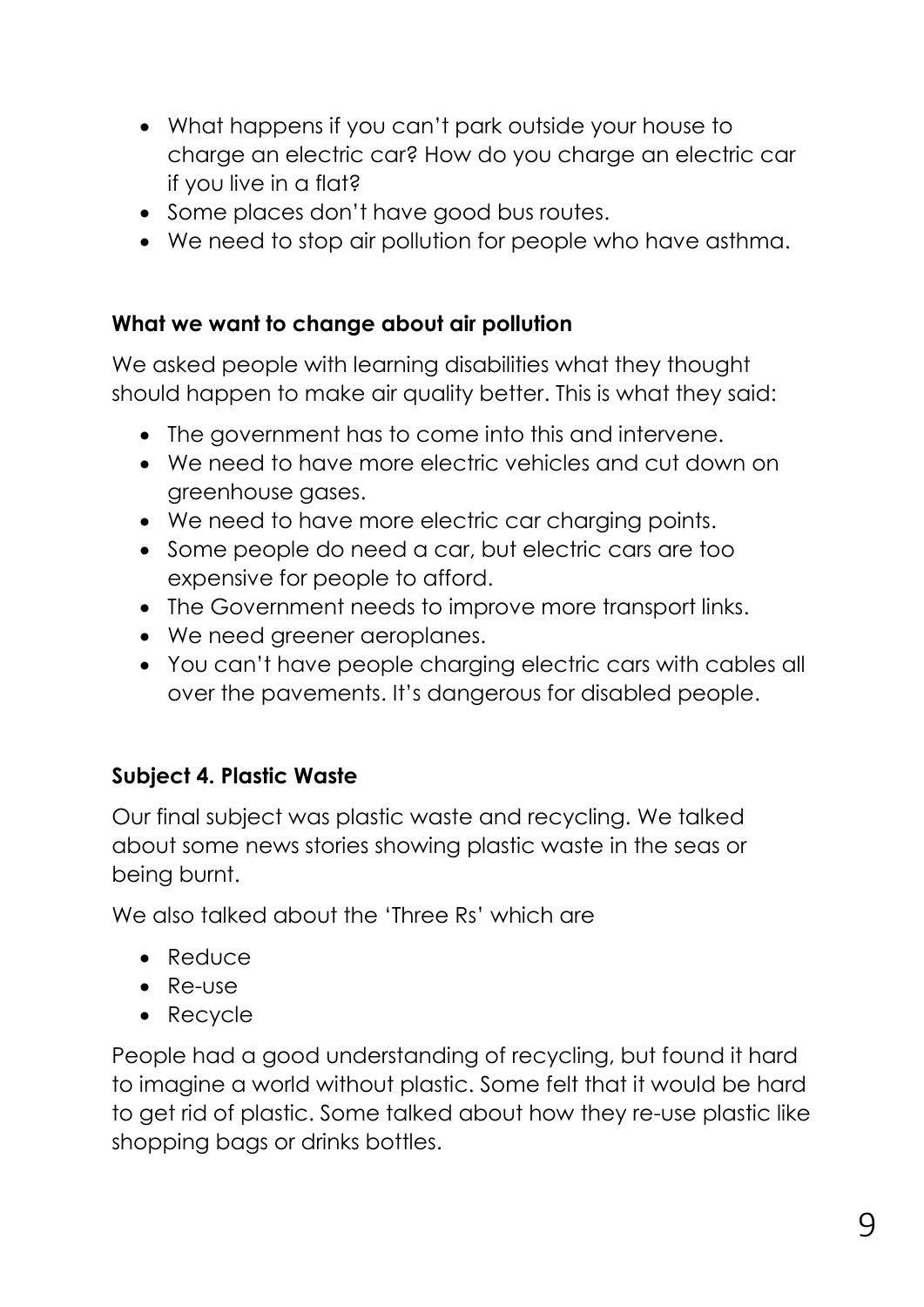

**Zoom discussion on plastic waste**

#### **What we say about plastic waste**

We asked people with learning disabilities what they had to say on the subject of plastic waste. This is what they said:

- It is really hard to avoid plastic.
- Plastic film is on everything you buy.
- Plastic waste is disgusting. It makes you feel sick.
- It hurts the animals and wildlife.
- There is lots of rubbish on the street and in the sea.
- What alternatives to plastic are there that can be used?
- The younger generations will have to clear up the sea, so the government should do something to put the UK in a better place.
- Plastic waste is not good because of all the pollution.
- If recycling doesn't work, then what are the alternatives?
- People want things and plastic is useful, so it's hard to reduce it.
- I use a refillable bottle for my water.
- People don't get things fixed anymore, they just throw them away.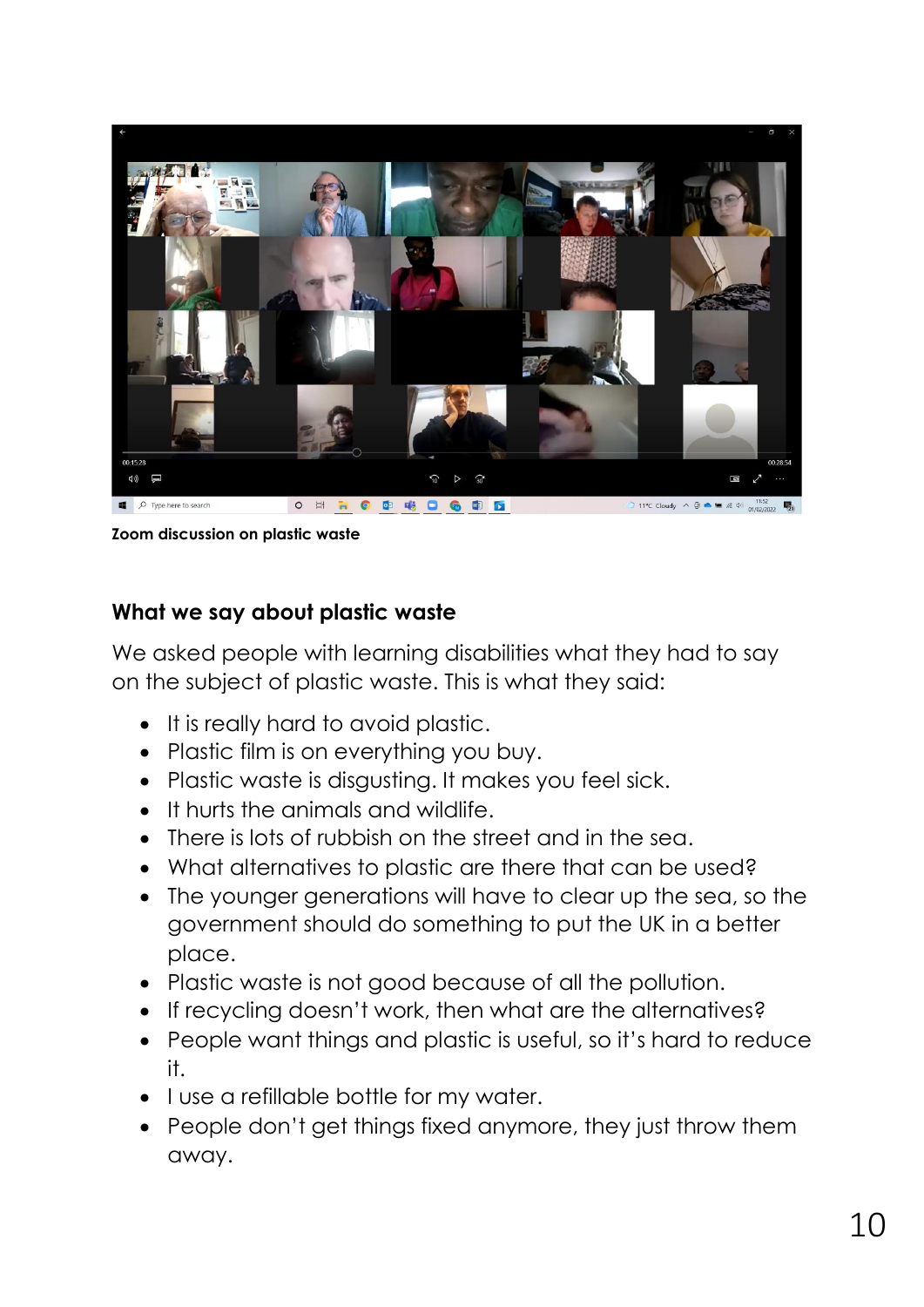# **What we want to change about plastic waste**

We asked people with learning disabilities what they thought could be done about plastic waste. This is what they said:

- We should do more recycling.
- There should be more help for us to recycle things.
- We should use more cardboard and less plastic.
- Take a bag with you when you go shopping.
- Supermarkets should do more about having less plastic packaging.
- To save the planet we need to act now and that goes for all the world leaders too.

### **Summary**

People with learning disabilities are worried about the environment, like a lot of non-disabled people. Some of the issues are hard to understand and simpler, easy read information would help.

People with learning disabilities value being out in natural spaces, but they aren't always as accessible as they could be.

Air pollution is a concern for disabled people, but so is the cost of electric vehicles. There is not enough in place for electric vehicles to be widely used.

Plastic waste needs to be reduced, but people felt it was hard to avoid plastic in their daily lives.

On all of the issues we talked about, people recognised that everyone has to take responsibility for making changes.

Overall, people felt that the UK Government and governments around the world need to do more to make changes happen.

# **What Next?**

These are the things that the People's Parliament will do next:

- Send this report to the Minister for the Environment
- Send this report to local MPs